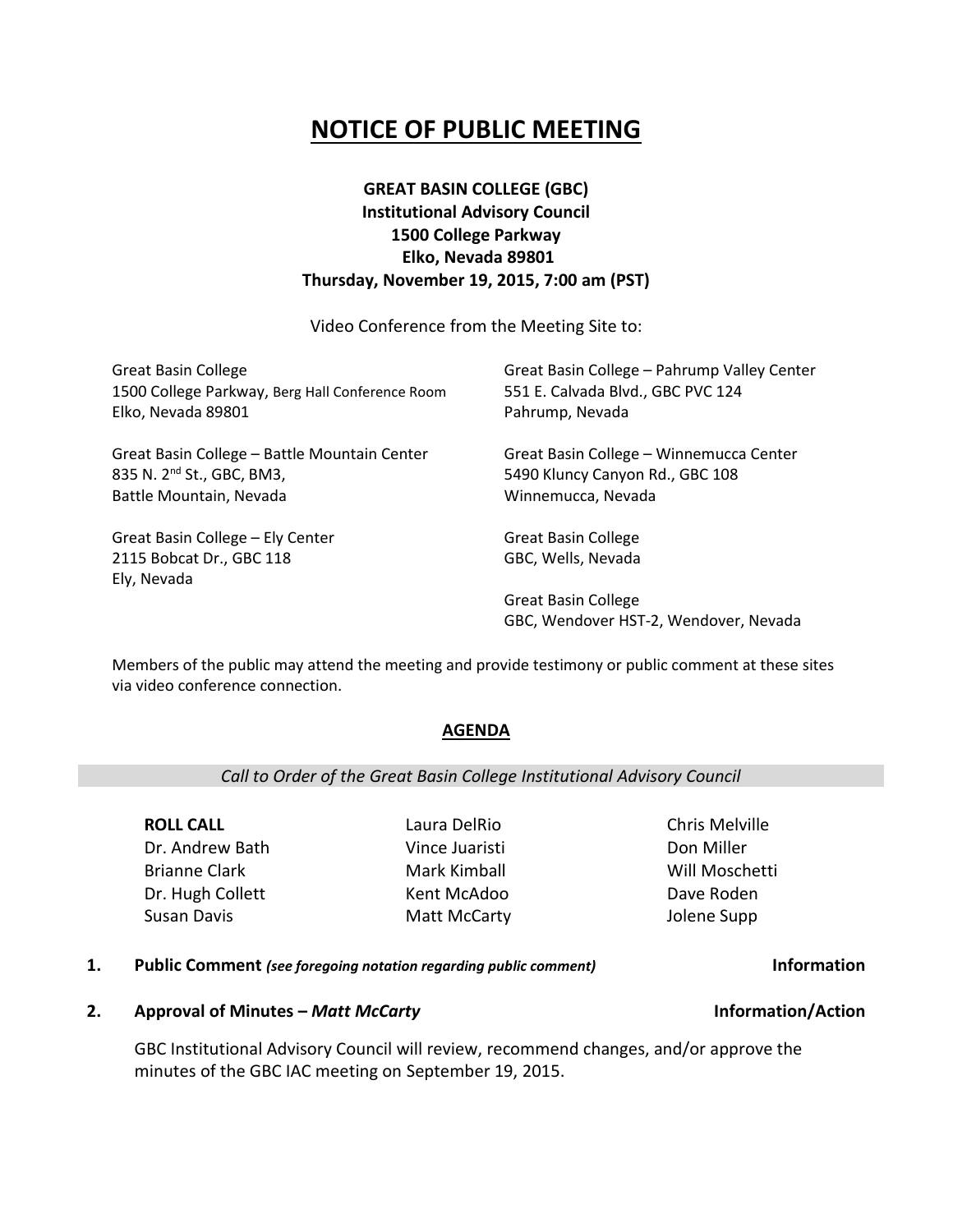### **3. President's Report –** *Dr. Mark Curtis* **Information**

GBC President Mark Curtis will provide the GBC IAC with updates on the following subjects and will be prepared to answer any questions or concerns. A. State College – "GBC Poised for Next Step"

### **4. GBC Foundation Update –** *Greg Brorby* **Information**

GBC Foundation Director will provide an update on Foundation activities.

**5. Board of Regents' Community College Committee Update –** *Matt McCarty*

GBC IAC Chair Matt McCarty will update the IAC on the previous meeting of the NSHE Board of Regents' Community College Committee.

### **6. Vice President Reports and Questions Information**

The GBC Vice Presidents will give a verbal report and answer any questions:

- A. Academic Affairs/Assessment *Dr. Mike McFarlane*
- B. Distance Delivery *Dr. Mike McFarlane*
- C. Student Services– *Lynn Mahlberg*
- D. Business Affairs *Sonja Sibert*

#### **7. Member Report Information**

Each committee member will be given an opportunity to provide a verbal report.

- A. Ely *Dr. Andrew Bath*
- B. Elko *Brianne Clark*
- C. Elko *Dr. Hugh Collett*
- D. Battle Mountain *Susan Davis*
- E. Wells *Laura DelRio*
- F. Washington DC *Vince Juaristi*
- G. Pahrump *Mark Kimball*
- H. Elko *Kent McAdoo*
- I. Elko *Matt McCarty*
- J. Wendover *Chris Melville*
- K. Elko *Don Miller*
- L. Elko *Will Moschetti*
- M. Winnemucca *Dave Roden*
- N. Wells *Jolene Supp*

### **8. New Business Information**

Items for consideration at future meetings may be suggested. Any discussion of an item under "New Business" is limited to description and clarification of the subject matter of the item, which may include the reasons for the request.

### **Information**